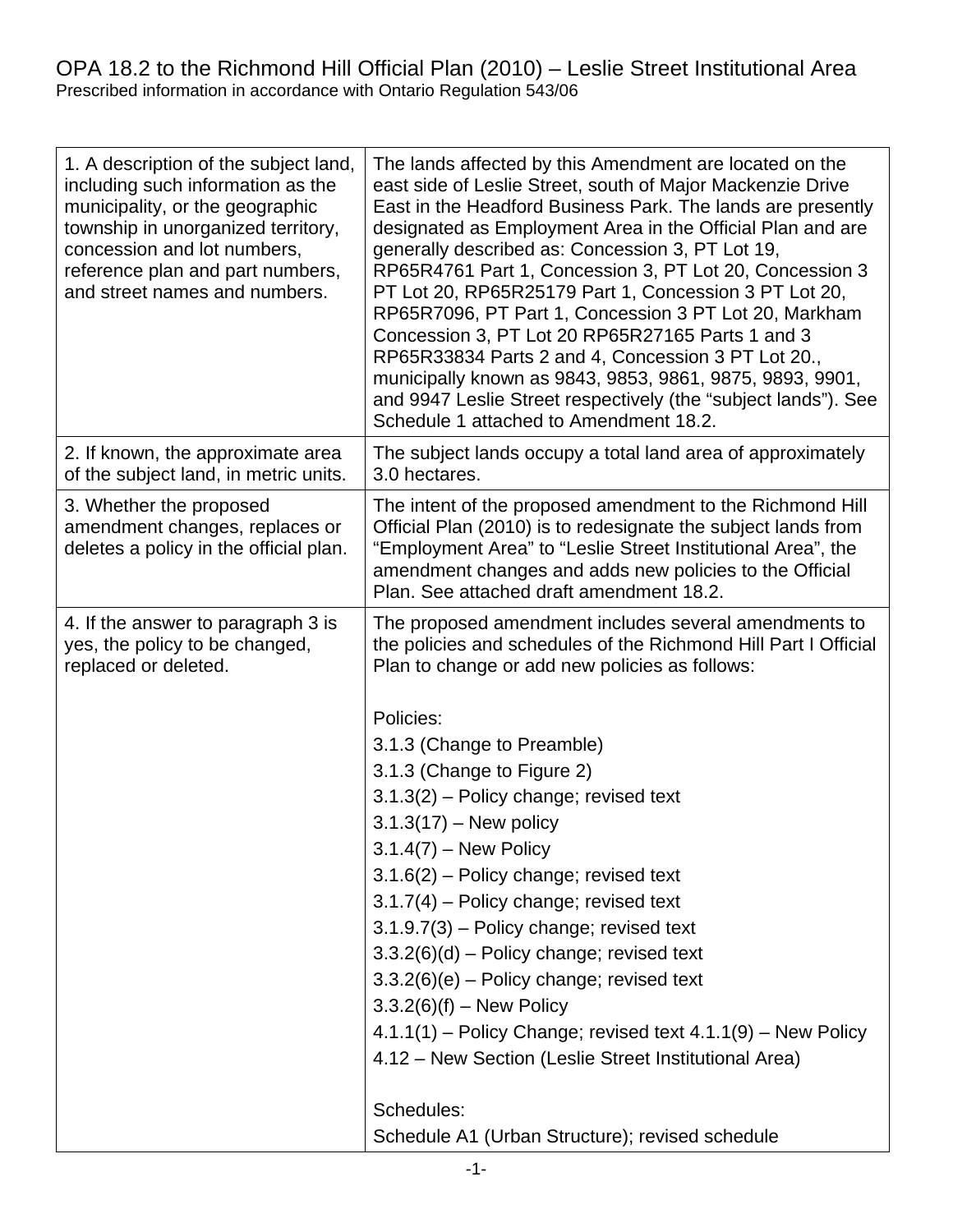## OPA 18.2 to the Richmond Hill Official Plan (2010) – Leslie Street Institutional Area Prescribed information in accordance with Ontario Regulation 543/06

|                                                                                                                                                                                                                 | Schedule A2 (Land Use) revised schedule                                                                                                                                                                                                                                                                                                                                                                                                                                                                                                                                                                                                                                                                                                                                              |
|-----------------------------------------------------------------------------------------------------------------------------------------------------------------------------------------------------------------|--------------------------------------------------------------------------------------------------------------------------------------------------------------------------------------------------------------------------------------------------------------------------------------------------------------------------------------------------------------------------------------------------------------------------------------------------------------------------------------------------------------------------------------------------------------------------------------------------------------------------------------------------------------------------------------------------------------------------------------------------------------------------------------|
| 5. Whether the proposed<br>amendment adds a policy to the<br>official plan.                                                                                                                                     | In addition to several proposed amendments to the in-force<br>policies of the Part I Official Plan, the proposed amendment<br>includes new area-specific land use and design policies to be<br>included under Chapter 4 of the Official Plan as a new<br>Section entitled "Leslie Street Institutional Area". See<br>attached draft amendment 18.2.                                                                                                                                                                                                                                                                                                                                                                                                                                  |
| 6. The purpose of the proposed<br>official plan amendment.                                                                                                                                                      | Presently, the subject lands are designated "Employment"<br>Area," this designation precludes the expansion of several<br>existing uses in this area, and prohibits similar new<br>development from occurring in the area. The purpose of<br>proposed amendment to the Richmond Hill Official Plan is to<br>redesignate the lands shown on Schedule 1 attached to<br>Amendment 18.2 from "Employment Area" to "Leslie Street<br>Institutional Area", and to establish area-specific policies<br>related to permitted uses and design policies related to the<br>development of the lands for a mix of institutional, office, and<br>small-scale retail and commercial uses. The proposed<br>changes also recognize and provide direction to enhance<br>heritage values in this area. |
| 6.1 In the case of a proposed<br>amendment to a lower-tier<br>municipality's official plan, an<br>explanation of how the proposed<br>amendment conforms with the<br>upper-tier municipality's official<br>plan. | The proposed amendment redesignates the subject lands<br>from "Employment Area" to "Leslie Street Institutional Area".<br>Under the York Region Official Plan the lands form part of the<br>"Urban Area", and are proposed to be excluded from being<br>identified as part of the Region's employment lands through<br>the Region's municipal comprehensive review process, so as<br>to facilitate a conversion of the amendment area from<br>employment to non-employment uses within the City's<br>Official Plan. The proposed OPA implements York Region<br>policies with respect to human services, cultural heritage,<br>and complete communities, among other policies.                                                                                                        |
| 7. The current designation of the<br>subject land in the official plan and<br>the land uses that the designation<br>authorizes.                                                                                 | The Richmond Hill Official Plan (2010) presently designates<br>the subject lands as "Employment Area". Permitted land uses<br>in the Employment Area include:<br>High Performance Industrial uses in wholly enclosed<br>$\bullet$<br>buildings<br>Warehousing and enclosed storage of goods<br>$\bullet$<br>Major Office and office uses<br>Hotels, convention centres and banquet facilities<br>Community Uses (limited to day nurseries integrated with<br>٠<br>an office use)<br>Linear Parks and urban squares<br>$\bullet$                                                                                                                                                                                                                                                      |
|                                                                                                                                                                                                                 | Automotive service commercial                                                                                                                                                                                                                                                                                                                                                                                                                                                                                                                                                                                                                                                                                                                                                        |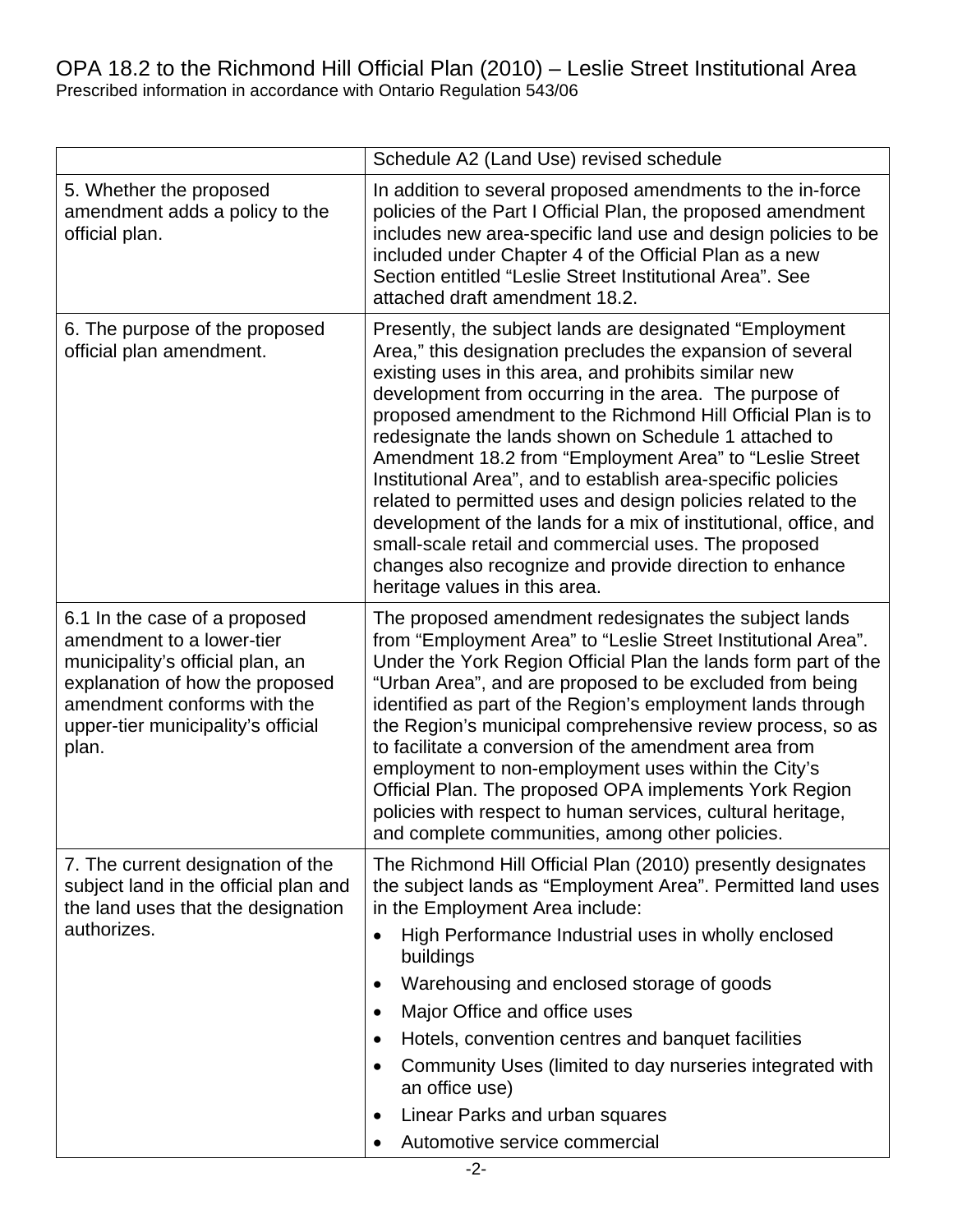|  |                                                                                                                                                                                                                                          | Automotive Repair and Service (limited to the area of<br>$\bullet$<br>Enford Road, and Industrial Road within the Newkirk<br><b>Business Park)</b>                                                                                                                                                                                                                                                                                                                                                                    |
|--|------------------------------------------------------------------------------------------------------------------------------------------------------------------------------------------------------------------------------------------|-----------------------------------------------------------------------------------------------------------------------------------------------------------------------------------------------------------------------------------------------------------------------------------------------------------------------------------------------------------------------------------------------------------------------------------------------------------------------------------------------------------------------|
|  |                                                                                                                                                                                                                                          | Accessory retail involving limited sales of retail goods up<br>$\bullet$<br>to 15% of the total GFA provided goods are<br>manufactured, processed and/or assembled on the<br>premises                                                                                                                                                                                                                                                                                                                                 |
|  |                                                                                                                                                                                                                                          | Ancillary commercial uses involving limited personal service<br>uses, up to maximum of 500 square metres of a building's<br>floor area are also permitted. Where permitted, ancillary<br>commercial uses are required to serve the office and<br>industrial function of the Employment Area and include uses<br>such as copy shops, banks, financial institutions, fitness<br>centres, restaurants, dry cleaners and similar compatible<br>uses intended to serve the needs of businesses in the<br>employment lands. |
|  | 8. Whether the proposed<br>amendment changes or replaces a<br>designation in the official plan.                                                                                                                                          | The proposed amendment redesignates the subject lands<br>from "Employment Area" to "Leslie Street Institutional Area."                                                                                                                                                                                                                                                                                                                                                                                                |
|  | 9. If the proposed amendment<br>changes or replaces a designation<br>in the official plan, the designation<br>to be changed or replaced.                                                                                                 | The proposed amendment proposes to add a new land use<br>designation to Schedule A2 (Land Use) of the Official Plan<br>and corresponding land use and design policies under a new<br>section entitled "Leslie Street Institutional Area."                                                                                                                                                                                                                                                                             |
|  | 10. The land uses that the<br>proposed amendment would<br>authorize.                                                                                                                                                                     | The proposed amendment would authorize a mix of<br>institutional, office, and small-scale retail and commercial<br>uses.                                                                                                                                                                                                                                                                                                                                                                                              |
|  | 11. Whether water will be provided<br>to the subject land by a publicly<br>owned and operated piped water<br>system, a privately owned and<br>operated individual or communal<br>well, a lake or other water body, or<br>other means.    | The subject lands are presently serviced by public water and<br>wastewater infrastructure.                                                                                                                                                                                                                                                                                                                                                                                                                            |
|  | 12. Whether sewage disposal will<br>be provided to the subject land by<br>a publicly owned and operated<br>sanitary sewage system, a<br>privately owned and operated<br>individual or communal septic<br>system, a privy or other means. | The subject lands are presently serviced by public sanitary,<br>sewage and wastewater infrastructure.                                                                                                                                                                                                                                                                                                                                                                                                                 |
|  | 13. Deleted because n/a                                                                                                                                                                                                                  | n/a                                                                                                                                                                                                                                                                                                                                                                                                                                                                                                                   |
|  | 14. Whether the subject land or<br>land within 120 metres of it is the                                                                                                                                                                   | The lands subject to the proposed official plan amendment<br>are within 120 metres of the lands municipally known as                                                                                                                                                                                                                                                                                                                                                                                                  |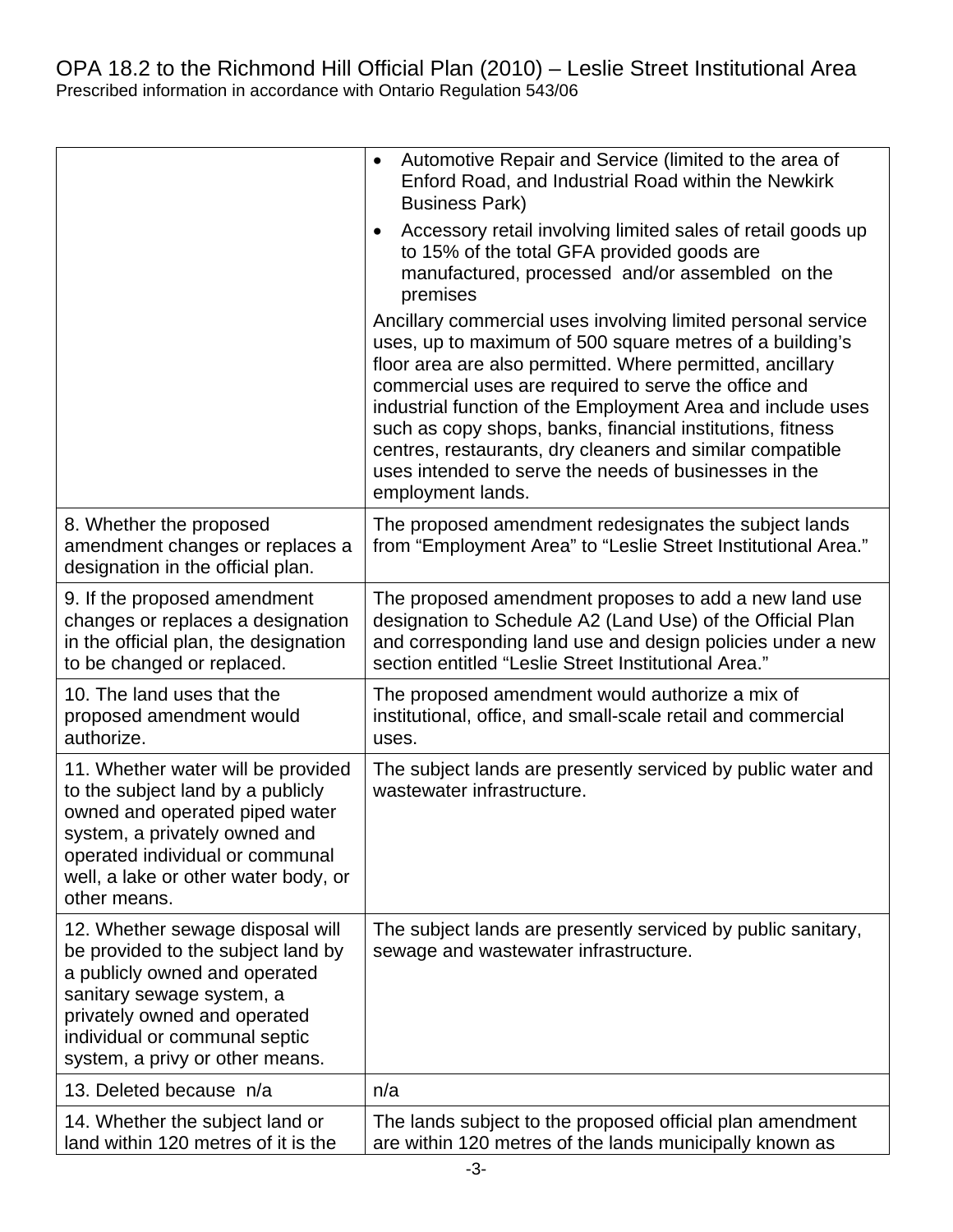## OPA 18.2 to the Richmond Hill Official Plan (2010) – Leslie Street Institutional Area Prescribed information in accordance with Ontario Regulation 543/06

| subject of an application under the<br>Act for,                                                   | 1577-1621 Major Mackenzie Drive East that is the subject of<br>development application under the Planning Act.                                                                                                                                                                                                                                                                                                                                                           |
|---------------------------------------------------------------------------------------------------|--------------------------------------------------------------------------------------------------------------------------------------------------------------------------------------------------------------------------------------------------------------------------------------------------------------------------------------------------------------------------------------------------------------------------------------------------------------------------|
| <i>i. a minor variance or a consent,</i>                                                          | n/a                                                                                                                                                                                                                                                                                                                                                                                                                                                                      |
| ii. an amendment to an official<br>plan, a zoning by-law or a<br>Minister's zoning order, or      | The lands municipally known as 1577-1621 Major Mackenzie<br>Drive East are under application for Zoning By-law<br>Amendment.                                                                                                                                                                                                                                                                                                                                             |
| iii. approval of a plan of subdivision<br>or a site plan.                                         | The lands municipally known as 1577-1621 Major Mackenzie<br>Drive East are also under application for Site Plan and Plan<br>of Subdivision approval.                                                                                                                                                                                                                                                                                                                     |
| 15. If the answer to paragraph 14<br>is yes, the following information<br>about each application: |                                                                                                                                                                                                                                                                                                                                                                                                                                                                          |
| i. its file number,                                                                               | Zoning By-law Amendment - File No. D02-09023<br>Site Plan - File No. D06-12116<br>Plan of Subdivision - File No. D03-11004                                                                                                                                                                                                                                                                                                                                               |
| ii. the name of the approval<br>authority considering it,                                         | The Regional Municipality of York                                                                                                                                                                                                                                                                                                                                                                                                                                        |
| iii. the land it affects,                                                                         | 1577-1621 Major Mackenzie Drive East, Richmond Hill                                                                                                                                                                                                                                                                                                                                                                                                                      |
| iv. its purpose,                                                                                  | The purpose of the proposed Zoning By-law Amendment<br>affecting the lands municipally known as 1577-1621 Major<br>Mackenzie Drive East is to establish a mix of land uses on<br>the lands as permitted under OPA 38 and 139 to the previous<br>Richmond Hill Official Plan (1982), as amended by OPA's 38<br>and 139.                                                                                                                                                   |
|                                                                                                   | The purpose of the proposed Site Plan application is to<br>facilitate the construction of a commercial development<br>comprised of nine (9) buildings with a total gross floor area of<br>approximately 21,338 square metres (229,676 square feet)<br>and 1,115 parking spaces within Block 2 on draft approved<br>Plan of Subdivision 19T(R)-11004. The development<br>proposal also seeks to relocate the David Hislop House to<br>the Major Mackenzie Drive frontage. |
|                                                                                                   | The purpose of the proposed Plan of Subdivision application<br>is to create two blocks for future high performance industrial-<br>commercial uses and one open space block and to facilitate<br>the southerly extension of Vogell Road from Major<br>Mackenzie Drive through the subject lands. Draft Approval<br>for the proposed Plan of Subdivision has been extended<br>given until November 17, 2020                                                                |
| v. its status, and                                                                                | The proposed Zoning By-law and Site Plan applications have<br>been appealed to the Local Planning Appeal Tribunal (LPAT)                                                                                                                                                                                                                                                                                                                                                 |